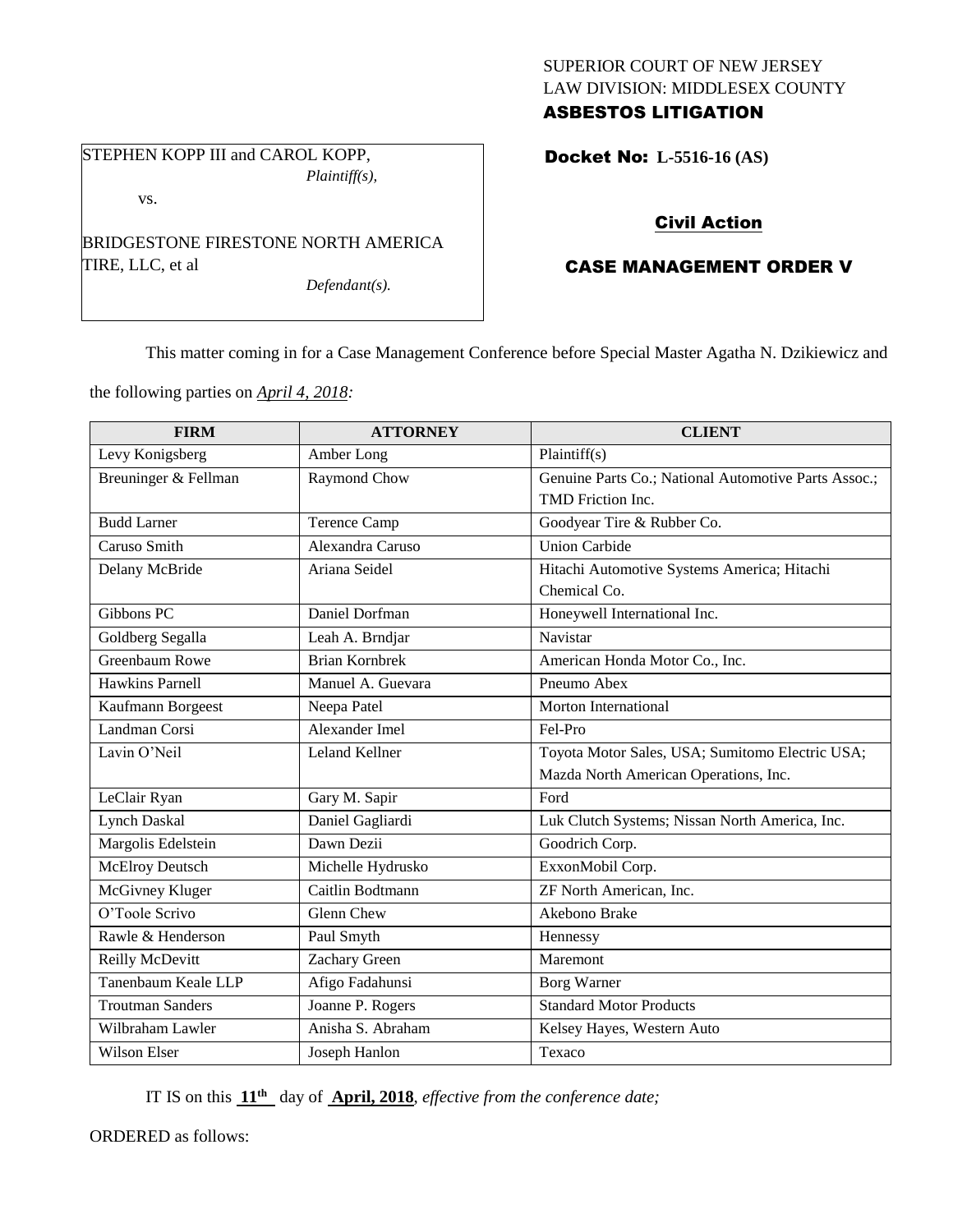Counsel receiving this Order through computerized electronic medium (E-Mail) shall be deemed by the court to have received a copy of the filed original court document. Any document served pursuant to this Order shall be deemed to be served by mail pursuant to *R*.1:5-2.

## **DISCOVERY**

- June 29, 2018 Fact discovery, including depositions, shall be completed by this date. Plaintiff's counsel shall contact the Special Master within one week of this deadline if all fact discovery is not completed.
- June 29, 2018 Depositions of corporate representatives shall be completed by this date.

## **EARLY SETTLEMENT**

July 20, 2018 Settlement demands shall be served on all counsel and the Special Master by this date.

### **SUMMARY JUDGMENT MOTION PRACTICE**

| July 20, 2018   | Plaintiff's counsel shall advise, in writing, of intent not to oppose motions by this date. |
|-----------------|---------------------------------------------------------------------------------------------|
| August 3, 2018  | Summary judgment motions shall be filed no later than this date.                            |
| August 31, 2018 | Last return date for summary judgment motions.                                              |

### **MEDICAL DEFENSE**

|  | April 30, 2018 | Plaintiff shall serve medical expert reports by this date. |
|--|----------------|------------------------------------------------------------|
|--|----------------|------------------------------------------------------------|

- April 30, 2018 Upon request by defense counsel, plaintiff is to arrange for the transfer of pathology specimens and x-rays, if any, by this date.
- December 7, 2018 Defendants shall identify its medical experts and serve medical reports, if any, by this date. In addition, defendants shall notify plaintiff's counsel (as well as all counsel of record) of a joinder in an expert medical defense by this date.

## **LIABILITY EXPERT REPORTS**

October 5, 2018 Plaintiff shall identify its liability experts and serve liability expert reports or a certified expert statement by this date or waive any opportunity to rely on liability expert testimony.

December 7, 2018 Defendants shall identify its liability experts and serve liability expert reports, if any, by this date or waive any opportunity to rely on liability expert testimony.

#### **EXPERT DEPOSITIONS**

January 18, 2019 Expert depositions shall be completed by this date. To the extent that plaintiff and defendant generic experts have been deposed before, the parties seeking that deposition in this case must file an application before the Special Master and demonstrate the necessity for that deposition. To the extent possible, documents requested in a deposition notice directed to an expert shall be produced three days in advance of the expert deposition. The expert shall not be required to produce documents that are readily accessible in the public domain.

 $\_$  ,  $\_$  ,  $\_$  ,  $\_$  ,  $\_$  ,  $\_$  ,  $\_$  ,  $\_$  ,  $\_$  ,  $\_$  ,  $\_$  ,  $\_$  ,  $\_$  ,  $\_$  ,  $\_$  ,  $\_$  ,  $\_$  ,  $\_$  ,  $\_$  ,  $\_$  ,  $\_$  ,  $\_$  ,  $\_$  ,  $\_$  ,  $\_$  ,  $\_$  ,  $\_$  ,  $\_$  ,  $\_$  ,  $\_$  ,  $\_$  ,  $\_$  ,  $\_$  ,  $\_$  ,  $\_$  ,  $\_$  ,  $\_$  ,